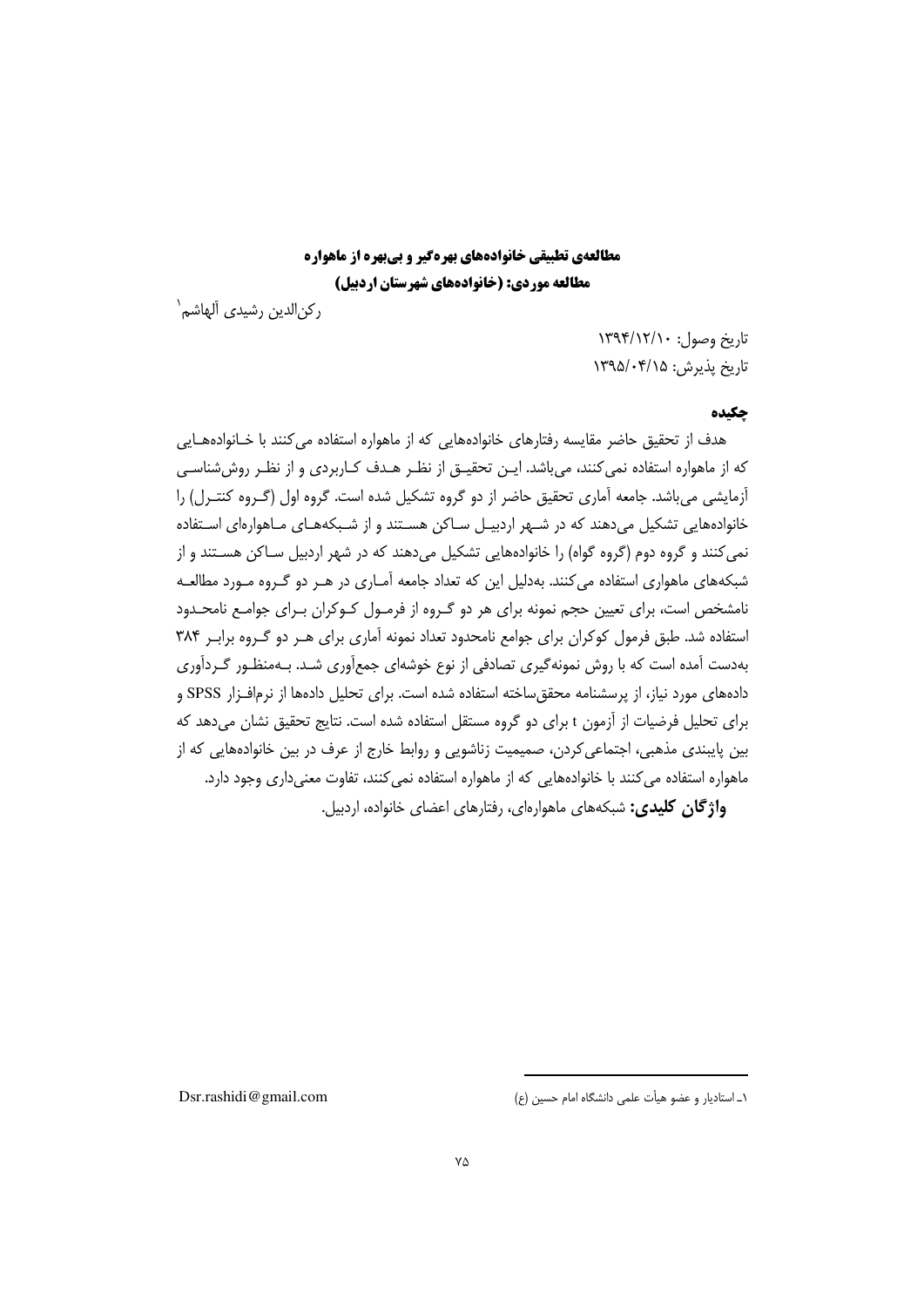### **مقدّمه و بیان مسأله**

در قرن معاصر، هنوز خانواده در جامعه ما اصالت و هويت ديني خود را تاحدودي حفظ كرده است. در چرخه تحولات جهانی، خانواده زیر تهاجم فرهنگی قرار گرفته است. بخشی از این تهاجم را رسـانههـای نوین انجام میدهند، این نهاد به حمایت و قدرت بیشتری نیاز دارد تا بتواند هویت خود را حفظ کند.

واقعیت این است که خانواده از نظر ساختاری متحول گشته و از نظر اعتقادی و نظام ارزشی نیز زیـر سیطره نوگرایی، دنیاگرایی و دینزدایی، دگرگونیهای بسیاری را تجربه کرده است. بـا ورود فـن|َوری و وسایل ارتباط جمعی در خانوادهها، ارزشهای اجتماعی خانوادهها تحت تأثیر قرار گرفتـه و موجـب شـده است تا شاهد تغییراتی در رفتار و گفتمان نسل جوان باشیم (راس و نایتینگل، ۲۰۰۸: ۲۵). از جملـه ایـن وسایل میتوان به شبکههای تلویزیونی ماهوارهای فارسیزبان اشاره کرد. زمانی شـنیدن و تماشـاکـردن، فعالیت گروهی در هر خانه بود، درحالی که هماکنون شنیدن و دیدن انفرادی رسانهها و استفاده هــمزمــان از چندرسانه متفاوت، به هنجارهای خانوادگی تبدیل شده است. وسایل ارتباط جمعی فاصـلههـا را نایدیـد میسازند، همچنان که دیوار بین انسانها را نیز تاحدود زیادی شفافتر مهسازد (کفاشی، ۱۳۸۹: ۱۷). بنابراین، چگونه میتوان تصور کرد که این وسایل بر گروههای اجتماعی از جمله خانواده تأثیر بد نگذارد.

«هربرت ماركوزه در كتاب انسان تكساحتى زير عنوان «منطق سلطه»، از عقلانيت فن آوري بحث میکند و معتقد است پیشرفت فنی تکنولوژی در جامعه به جای این کـه بـه آزادی و چیرگـی انســان بـر طبیعت منجر شود، به عاملی در بهرهکشی بیشتر انسانها تبدیل شده است. از نظر او، انسـان دارای یـک بعد ماشینی شده و دیگر ابعاد شخصیت او از بین رفته است. اخلاق، زبان، فرهنگ، هنر و عواطـف، همـه ز حاکمیت تکنولوژی متأثر گردیدهاند و در نتیجه، تفکر تکساحتی در جامعه ایجـاد گردیـده و حقــوق و آزادیهای فردی از مفهوم سنتی گذشته دوری جسته و جای خود را بـه فرهنـگ مـادی سـپرده اسـت» (همان).

به اعتقاد برخی نظریهپردازان، همین عوامل، ارزشها، ثبات و هــم,بسـتگی ارکــان خــانواده در شــکل سنتی آن و مقوله ازدواج رسمی را بهصورت جدی تهدید میکند. این نظریهپـردازان، آمـار بسـیار بـالای طلاق در کشورهای پیشرفته غربی را که مراحل بیشتری از جهانیشدن، طـی کـردهانـد و آمـار بـالای فرزندان متولد شده در خارج از چارچوب ازدواج رسمی در این جوامع را شواهدی در تأثیر ادعــای خــویش می(انند» (عنایت و موحد، ۱۳۸۳: ۹۶). گسترش رسانههای جمعی بهویژه رسانههای دیداری و برنامههای شبکههای ماهوارهای به بی ثباتی خانوادهها دامن زده است.

روابط میان فردی فرآیندی است که موجب تقویت رابطه گرم و صمیمی با دیگـران، حفـظ و ارتقـای سلامت روانی، قطع روابط ناسالم، حل مسائل و مشکلات خود با دیگـران و رفـع تضـادها و تعـارض هـا میشود. همچنین در این گونه روابط نقش گیرنده و فرستنده پیام بهطور مداوم جابهجـا مـیشــود. روابــط میان فردی یک تعامل گزینشی و نظاممند منحصر به فرد و رو به پیشرفت است که موجب خلـق معـانی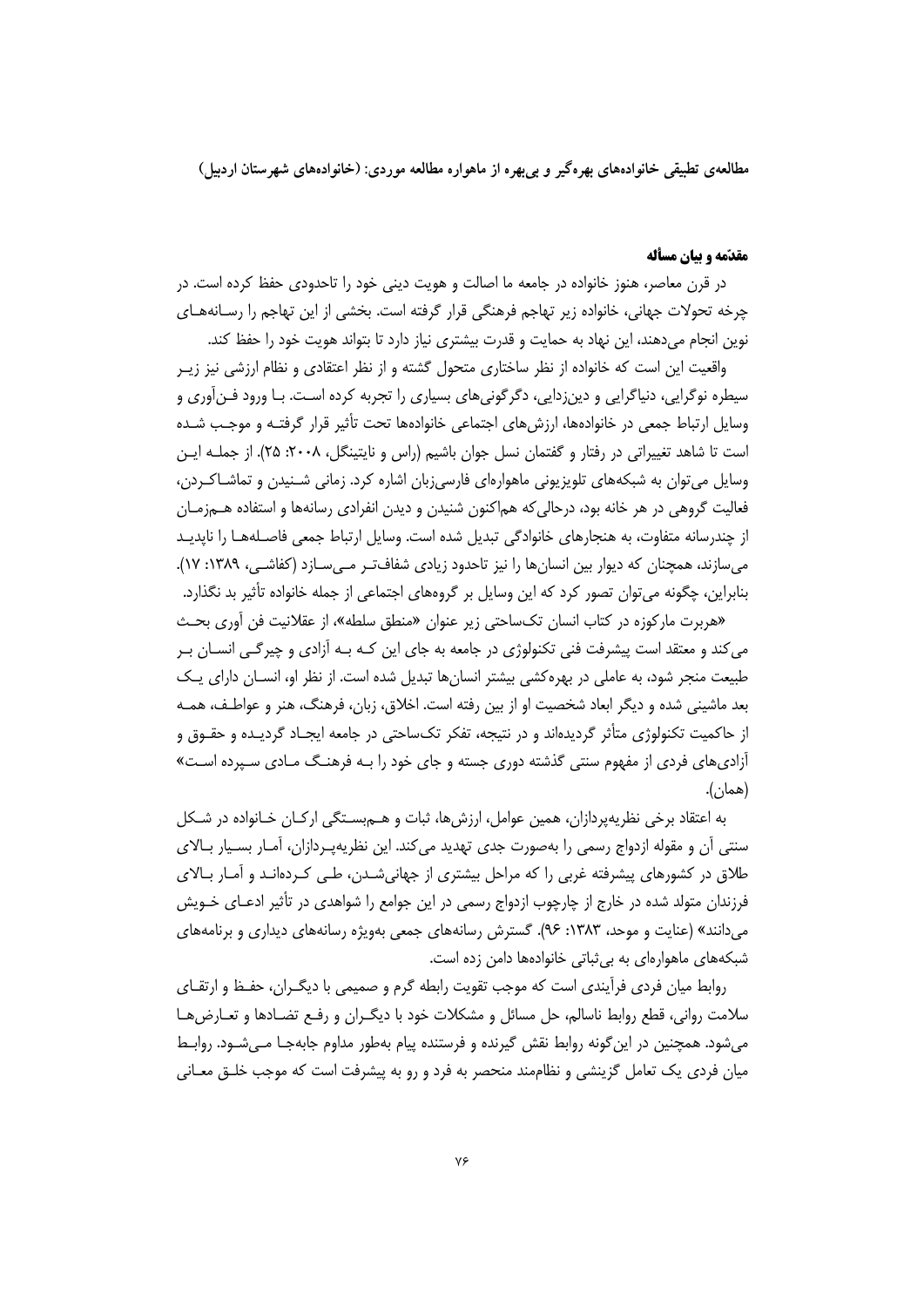مطالعات علوم اجتماعي ايران، سال سيزدهم، شماره ينجاهم، پاييز ١٣٩٥

مشترک بین اَنِ امیشود. مهمترین انواع روابط میان فردی روابط خانوادگی، روابط با همسالان و روابط عشقی هستند (کربلایی و همکاران، ۱۳۸۵: ۲۲).

متأسفانه امروزه بر اثر رشد و توسعه فزاینده وسایل و ابزار رسانههای جمعی و تهاجم گسترده فرهنگ انحطاط و ضداخلاق، نظام خانواده دچار تزلزل و بحران شده است. دنیای غرب به این آفت دچار شـده و آثار آن کم و بیش در شرق سرایت کرده است. در زمان گذشته، خانواده عمدتاً بهعنوان تنها نهاد کـارگزار جامعهپذیری شناخته میشد، ولی امروزه خانواده با توجه به تغییرات صورت گرفتـه، بـا رقیبـان عمـدهای برای جامعهپذیری نظیر رسانههای ارتباط جمعی و نظام آموزشی روبهرو شده است. در این راستا بسـیاری از صاحب نظران بر این باورند که یکی از آسیبهای ماهواره بهعنوان یک رسـانه نـوین، تخریـب روابـط درون خانواده و هویتشکنی است. ماهوارهها با درنوردیدن دیوارها و مرزها و فروپاشـاندن همـه خطـوط هویت ریشهدار، سازمان سنتی جوامع را به نفع یک نظم تازه و دهکده جهانی، هدف مـی گیرنـد. در ایـن فرأيند، زماني كه هويت بهعنوان يک ذخيره تاريخي قطع شود، نظام بنيادين جامعه فـرو خواهــد ريخـت (محمدیور و همکاران، ۱۳۸۹: ۱۰۶).

نفوذ برنامههای ماهوارهای در قوت بخشیدن به ارزشهای مدرنی همچون مـادی6رایـی، فردگرایـی، آزادیهای نامحدود و کامیابی به هر قیمتی که باعث تغییر ارزش های سنتی و گاه ایجاد تضاد ارزشـی در بین زوجین بهواسطه تغییر ارزش ها در یکی از زوجین خواهد شد، احتمال نابهنجاری.های مختلفـی نظیـر طلاق را افزایش خواهد داد (نعیمی، ۱۳۹۰: ۵۵).

در ایران، افزایش روزافزون آمار طلاق، افزایش سن ازدواج، کاهش میزان باروری و افزایش مشارکت اجتماعی، اشتغال و تحصیلات زنان از پیامدهای جهانی شدن است که ساختار روابط خـانوادگی در جامعــه ایران را تحت تأثیر قرار داده است. طبق آمار اعلام شده از سوی ثبت احوال ایران در سال ۱۳۶۵ در برابر هر ۳۴۰ هزار و ۳۴۲ ازدواج، ۳۵ هزار و ۲۱۱ طلاق در کشور ثبت شده است. این آمار در سال ۱۳۷۵ بـه ۴۷۹ هزار و ۲۶۳ ازدواج در برابر ۳۷ هزار و ۸۱۷ طلاق و در سال ۱۳۸۱ بـه ۶۵۰ هـزار و ۹۶۰ ازدواج در برابر ۶۷ هزار و ۲۵۶ طلاق می رسد و در نهایت در سال ۱۳۹۲ تعداد ازدواجها ۷۵۷ هزار و ۱۹۷ مـورد در مقابل ۱۵۸ هزار و ۷۵۳ مورد طلاق میباشد که آماری تکاندهنده از میزان طلاق است (سـایت رسـمی سازمان ثبت احوال ايران).

حال سؤالی که مطرح میشود این است که آیا تفاوتی بین عواطف و رفتارهای اعضای خـانوادههـایی که در شهر اردبیل از ماهواره استفاده می کنند با خانوادههایی که از ماهواره استفاده نمی کنند وجود دارد؟

# اهمت و ضرورت انحام تحقیق

خانواده، ارزش بقایی بسیار مهمی برای فرد و نوع انسان دارد. همچنین خانواده، عنصـری اساسـی در جامعه است که کارکردهای مختلفی دارد. ما بخش عمدهای از زندگی خود را در ارتباط با اعضای خانواده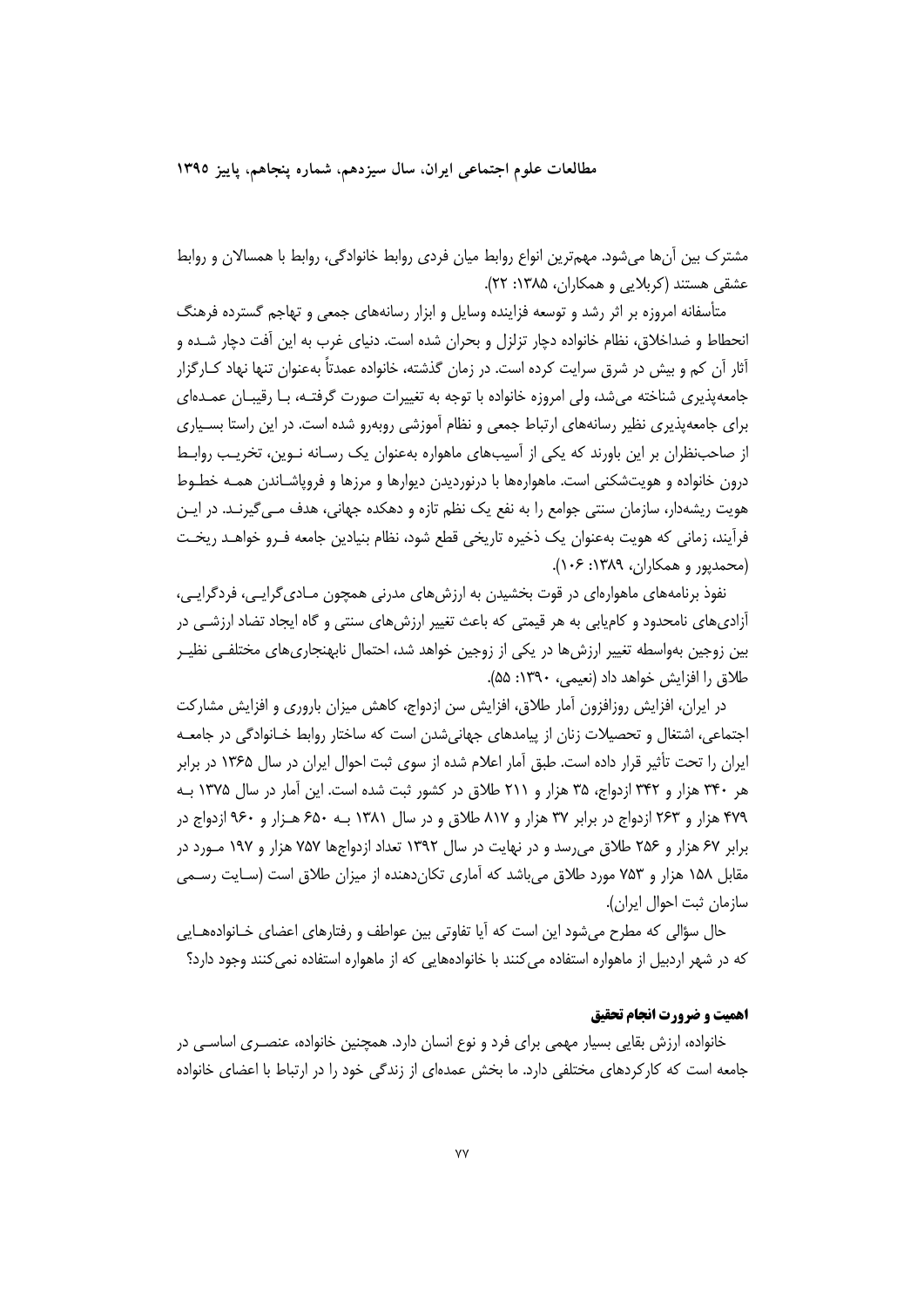سیری می کنیم و یا در فکر آن بهسر می بریم که ارتباطات مؤثری داشته باشیم. روابط میان فردی خانواده در کامیابی ما در رشد و توسعه اجتمـاعی و سـاخت هویـت مثبـت ضـروری اسـت (زیـو، ۲۰۱۰: ۶۷). محیطهای خانوادگی بهعنوان اولین محیط تربیتی فرد و عامل بسیار مؤثر بر رشد وی است. تأثیر خانواده از زمان بستهشدن سلول نطفه بر فرد آغاز و در تمام طول زندگی وی ادامه می یابد. هرگونه بی تـوجهی و سستی در تربیت کودک، عواقب ناگواری برای او بوجود میآورد. بهعبارتی می توان گفت رفتـار هـر فـرد، واكنشى به رفتار والدين و محيط تربيتي او است. تجارب تلخ دوره كودكي موجب بوجود آمدن مشـكلات رفتاری از قبیل پرخاشگری، افسردگی، طلاق، بزهکاری و غیـره مـی شـود (وکیلیـان و کرباسـی، ۱۳۸۸:  $\mathcal{N} \cdot \mathfrak{r}$ 

تحقیقات انجام شده در حوزه شبکههای ماهوارهای، بیشتر بر جنبه مدگرایی و مصـرف۶گرایـی تأکیـد داشتهاند و اشارهای به رفتارهای اعضای خانواده نشده است. ضرورت انجــام ایــن تحقیــق از أنجــا ناشــی میشود که عواطف و رفتارهای اعضای خانواده تابعی از رسانههـا و بخصـوص شـبکههـای مـاهواره ای هستند.

با انجام این تحقیق در وهله اول میزان استفاده از شبکههای ماهوارهای در بـین خـانوادههـای شـهر اردبیل مشخص می گردد و در گام بعدی با تعیین تأثیر شبکههـای مـاهوارهای پـر عواطـف و رفتارهـای اعضای خانواده در شهر اردبیل، راهکارهایی جهت کــاهش تبعــات منفــی شــبکههــای مــاهوارهای ارائــه مے ,شود.

# اهداف تحقيق

# ھدف کلی

مقایسه عواطف و رفتارهای خانوادههایی که از ماهواره استفاده می کنند با خانوادههایی که از مـاهواره استفاده نمی کنند.

#### اهداف ويژه

ـ مقايسه پايبندي مذهبي در بين خانوادههايي كه از ماهواره استفاده مي كنند و خـانوادههـايي كـه از ماهواره استفاده نمی کنند.

ـ مقایسه اجتماعی کردن در بین خانوادههایی که از ماهواره استفاده می کننـد و خـانوادههـایی کـه از ماهواره استفاده نمي كنند.

ـ مقایسه صمیمیت زناشویی در بین خانوادههایی که از ماهواره استفاده می کنند و خانوادههایی کـه از ماهواره استفاده نمی کنند.

ـ مقايسه روابط خارج از عـرف زوجـين در بـين خـانوادههـايي كـه از مـاهواره اسـتفاده مـي كننـد و خانوادههایی که از ماهواره استفاده نمی کنند.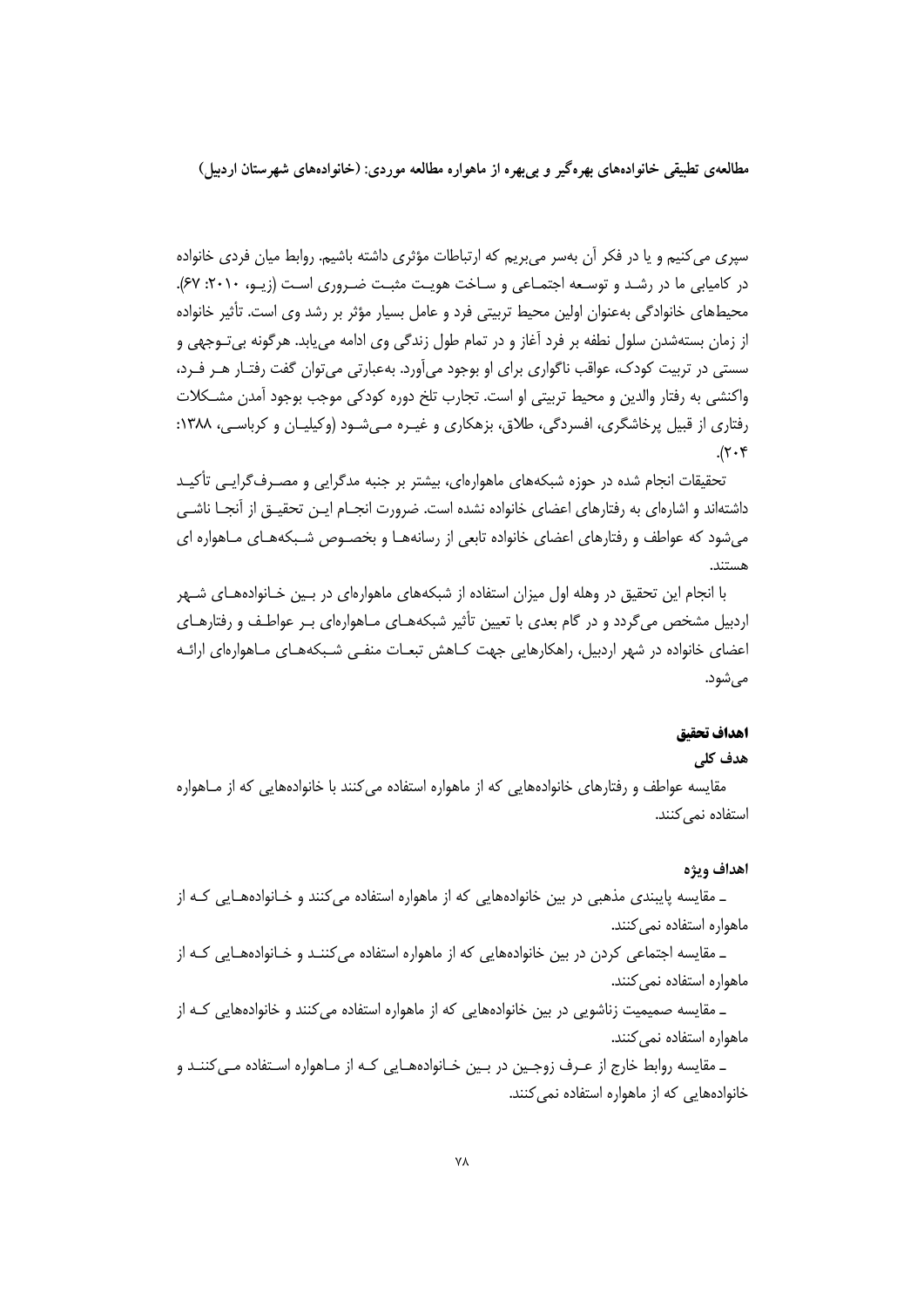مطالعات علوم اجتماعي ايران، سال سيزدهم، شماره پنجاهم، پاييز ١٣٩٥

# فرضيههاي تحقيق

ـ بین پایبندی مذهبی خانوادههایی که از ماهواره استفاده مـیکننـد و خـانوادههـایی کـه از مـاهواره استفاده نمی *ک*نند تفاوت وجود دارد.

۔ بین اجتماعی کردن خانوادههایی که از ماهواره استفاده مےکننـد و خـانوادههـایی کـه از مـاهواره استفاده نمی کنند تفاوت وجود دارد.

ـ بین صمیمیت زناشویی خانوادههایی که از ماهواره استفاده میکنند و خانوادههـایی کـه از مـاهواره استفاده نمی کنند تفاوت وجود دارد.

ـ بين روابط خارج از عرف زوجين در خانوادههايي كه از ماهواره استفاده مي كنند و خانوادههايي كه از ماهواره استفاده نمی کنند تفاوت وجود دارد.

# تع يف مفاهيم و متغيرها

روابط میانفردی: روابط میان فردی فرآیندی است که در آن یک فرد اطلاعات و احساسات خود را از طریق پیامهای کلامی و غیر کلامی به یک فرد یا افراد دیگر مـی٫سـاند (کربلایـی و همکـاران، ۱۳۸۵:  $f(\lambda)$ .

### تعريف عملياتي

در این تحقیق روابط میان فردی به سه نوع روابط درون خانواده، روابط اعضای خانواده با همسالان و روابط عاشقانه اعضای خانواده تقسیم شده است و توسط پرسشنامه محقق ساخته اندازهگیـری مـی.شـود. مقیاس اندازہگیری نیز کمی (فاصلهای) می باشد.

روابط درون خانواده: روابط خانوادگی، روابطی است که درون ساختار خانواده و بین والدین با یکدیگر، والدين با فرزندان، فرزندان با والدين و فرزندان با يكديگر اتفاق مى افتد (وكيليان و كرباسي، ١٣٨٨: ٣٢). رابطه میان اعضای خانواده شامل چهار بعد میباشد: مدت زمانی که اعضای خانواده همدیگر را میبیننـد، مدت زمان گفتگو میان اعضای خانواده، مقدار زمانی که برای حـل مســائل و مشــکلات همـدیگر وقــت می گذارند و مقدار زمانی که صرف غذا خوردن با یکدیگر می کنند.

بنبان خانواده: پایبندی مذهبی، تربیتپذیری، صمیمیت عاطفی، رضایت زناشویی را شامل میباشد. پایبندی مذهبی: شامل مؤلفههای روابط جنسی زوجین، روابط عـاطفی، ابـراز احساسـات، مـراوده بـا خانوادەھا، نحوە معاشرت.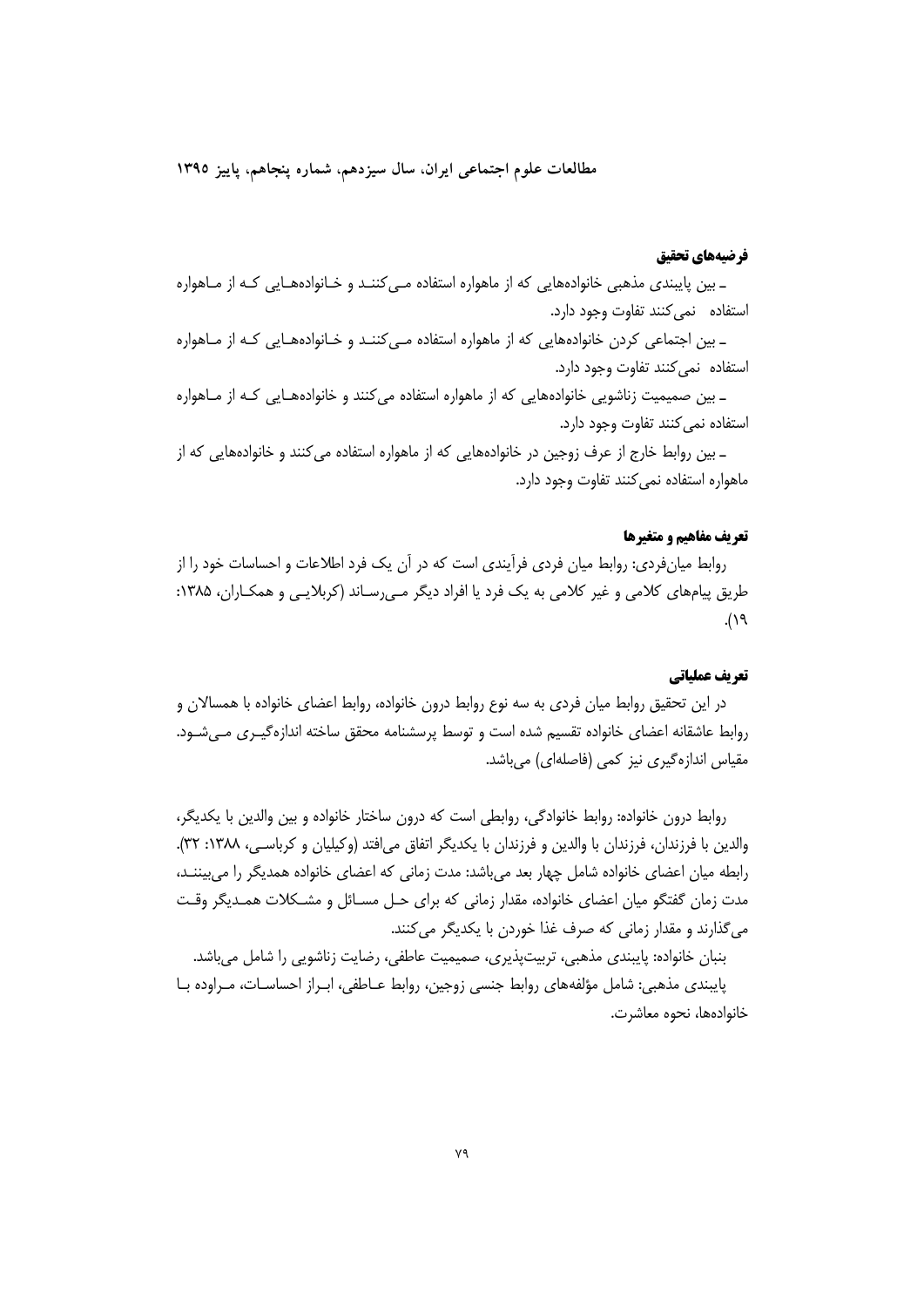اجتماعی کردن: مؤلفههای گوش۱دادن فرزندان به توصیههای والدین، دوری از تبعیض بـین فرزنـدان، عدم ترجیح جنسی فرزندان، سرمایهگذاری عاطفی روی فرزندان امـر تربیـت فرزنـدان برابـر ارزش۱مـا و هنجارهای جامعه را شامل می شود.

صميميت زناشويي: شامل مؤلفههاي صميميت عـاطفي، صـميميت روانِ شـناختي، عقلانـي، جنسـي، جسمی، معنوی، زیباشناختی، صمیمیت اجتماعی \_ تفریحی و زمانی است.

روابط خارج از عرف زوجین: فكركردن به فرد ديگرى غير از همسـر خـود، ايجـاد ارتبـاط كلامـى و عاطفی با فرد دیگری غیر از همسر خود، ایجاد ارتباط جنسی با فرد دیگری غیـر از همســر خــود روابــط خارج از عرف زوجین میباشد.

# **, وش تحقیق**

این تحقیق از نظر هدف کاربردی و از نظر روش شناسبی آزمایشبی مبی باشید. بیه این صورت کیه مؤلفههای بنیان خانواده در بین دو گروه از خانوادههایی که از شبکههای مـاهواری اسـتفاده مـی کننـد و گروهی که استفاده نمی کنند مقایسه میشود.

جامعه آماری تحقیق حاضر از دو گروه تشکیل شده است. گروه اول را خانوادههایی تشکیل می دهنـد که در شهر اردبیل ساکن هستند و از شبکههای ماهوارهای استفاده نمی کنند که با عنـوان گـروه کنتـرل مطرح می شوند و گروه دوم را خانوادههایی تشکیل مـی دهنـد کـه در شـهر اردیبـل سـاکن هسـتند و از شبکههای ماهواری استفاده می کنند و گروه گواه نام دارند. تعداد جامعه آماری در هر دو گروه نامشــخص است.

بهدلیل این که تعداد جامعه آماری در هر دو گروه مورد مطالعه نامشخص است، بـرای تعیـین حجـم نمونه برای هر دو گروه از فرمول کوکران برای جوامع نامحدود استفاده می،شود. طبــق فرمــول کــوکران برای جوامع نامحدود تعداد نمونه آماری برای هر دو گروه برابر ۳۸۴ بـهدسـت آمـده اسـت کـه بـا روش نمونه گیری تصادفی از نوع خوشهای جمعآوری استفاده شد. کل شـهر اردبیـل شـامل ۴ منطقـه شـهری می باشد که از هر منطقه شهری ۱۰ محله، از هر محله ۱۰ کوچه و از هر کوچه ۴ خانه مسکونی انتخـاب شدند.

روش مورد استفاده برای جمـع|ّوری اطلاعـات اولیـه، روش کتابخانـهای بـا اسـتفاده از فـیش۵حـای مخصوص است و در مرحله دوم برای گردآوری دادهها از روش میدانی با ابزار پرسشـنامه محقــقِســاخته استفاده شده است که در ذیل توضیح داده شده است.

بهمنظور گردآوری دادههای مورد نیاز، از پرسشنامه محقق ساخته استفاده شده است. ایـن پرسشـنامه ۴۰ سؤال دارد. که ۴ بعد اساسی روابط او عواطف اعضای خانواده را می سنجد و بـرای هـر یـک از ابعـاد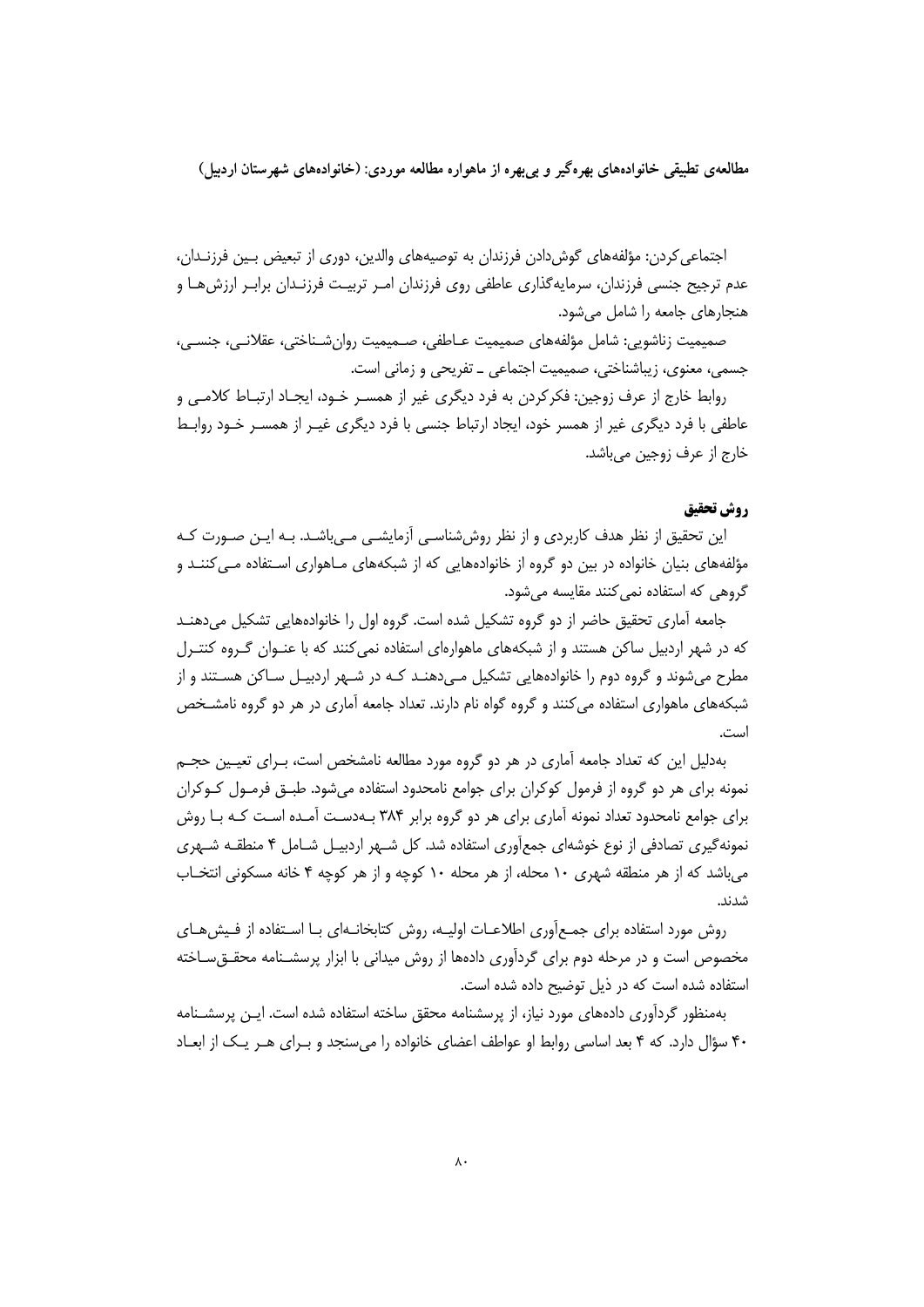مطالعات علوم اجتماعي ايران، سال سيزدهم، شماره ينجاهم، پاييز ١٣٩٥

پایبندی مذهبی، اجتماعی کردن، صمیمیت زناشویی و خیانت ۱۰ سؤال در نظر گرفته شده اسـت کـه در قالب طیف لیکرت طراحی شده است و با گزینههای کاملاً مخالفم تا کاملاً موافقم مشخص شده است.

جهت سنجش روایی پرسشنامه از اعتبار صوری استفاده شده است، به این نحو کـه پرسشـنامههـا در اختیار استادان قرار گرفته است و نظرات آنها در مورد این که آیا پرسشنامهها ابزار خوبی بـرای سـنجش متغیرها هستند؟ خواسته شد که مورد تأیید ایشان بود. برای سنجش ضریب پایایی پرسشـنامههـا نیـز از ضريب آلفاي كرونياخ استفاده شده است.

روش آلفای کرونباخ برای محاسبه هماهنگ درونی ابزار انـدازهگیـری از جملـه پرسـشiامـههـا یـا آزمون هایی که خصیصههای مختلف را اندازهگیری می کنند، بهکار می رود. در این گونـه ابـزار، پاسـخ هـر سؤال می تواند مقادیر عددی مختلفی اختیار کند. برای محاسبه آلفای کرونباخ، ابتدا می بایسـت واریــانس نمرات هر زیرمجموعه سؤالات پرسشiامه و واریانس کل را محاسبه نمود. سپس با استفاده از فرمول زیر و نرمافزار SPSS مقدار ضريب آلفا را محاسبه كرد:

> $r_a = \frac{j}{i-1} \left[ 1 - \frac{\sum S_j^2}{c^2} \right]$ که در آن: تعداد زیر مجموعه سؤال های پرسشنامه یا آزمون = واریانس زیر آزمون *ز*ام. =  $S_i^2$ واريانس كل أزمون. =  $S^2$

برای مثال اگر پرسشنامه دارای سه زیر مجموعه سؤال باشد، به طوری که واریانس هر زیر مجموعـه به ترتیب ۶ ، ۴ و ۷ بوده و واریانس کل برابر با ۳۲ باشد، مقدار ضریب آلفای کرونباخ با استفاده از فرمول یاد شده به صورت زیر به دست می آید:

$$
r_a = \frac{3}{2} \left[ 1 - \frac{17}{32} \right] = 0.8
$$

مقدار صفر این ضریب نشانِ دهنده نداشتن قابلیت اعتماد و ۱+ نشانِ دهنده قابلیت اعتماد کامل است. در ابتدا تعداد ۴۰ نفر بهعنوان نمونه آماری انتخاب شده و ضریب پایایی پرسشنامه بـهعنـوان پـیش آزمون برای آنها محاسبه شد که ضریب پایایی بالای ۰/۷۰ بهدست آمد و در ادامه تمامی پرسشنامههـا توزیع شد و نتایج حاصل از ضریب آلفای کرونباخ به شرح جدول زیر میباشد:

جدول (1): ضريب ياپايي سؤالات هر متغير

| ضريب آلفاي كرونباخ | تعداد سؤالات | متغير              |
|--------------------|--------------|--------------------|
| .11                | ۱۰           | یایبندی مذهبی      |
| .149               | ۱۰           | اجتماعي كردن       |
| .111               | ۱۰           | خيانت              |
| .19.               | ۱۰           | صمیمیت زناشویی     |
| .115               | ٤.           | <b>کل پرسشنامه</b> |
|                    |              |                    |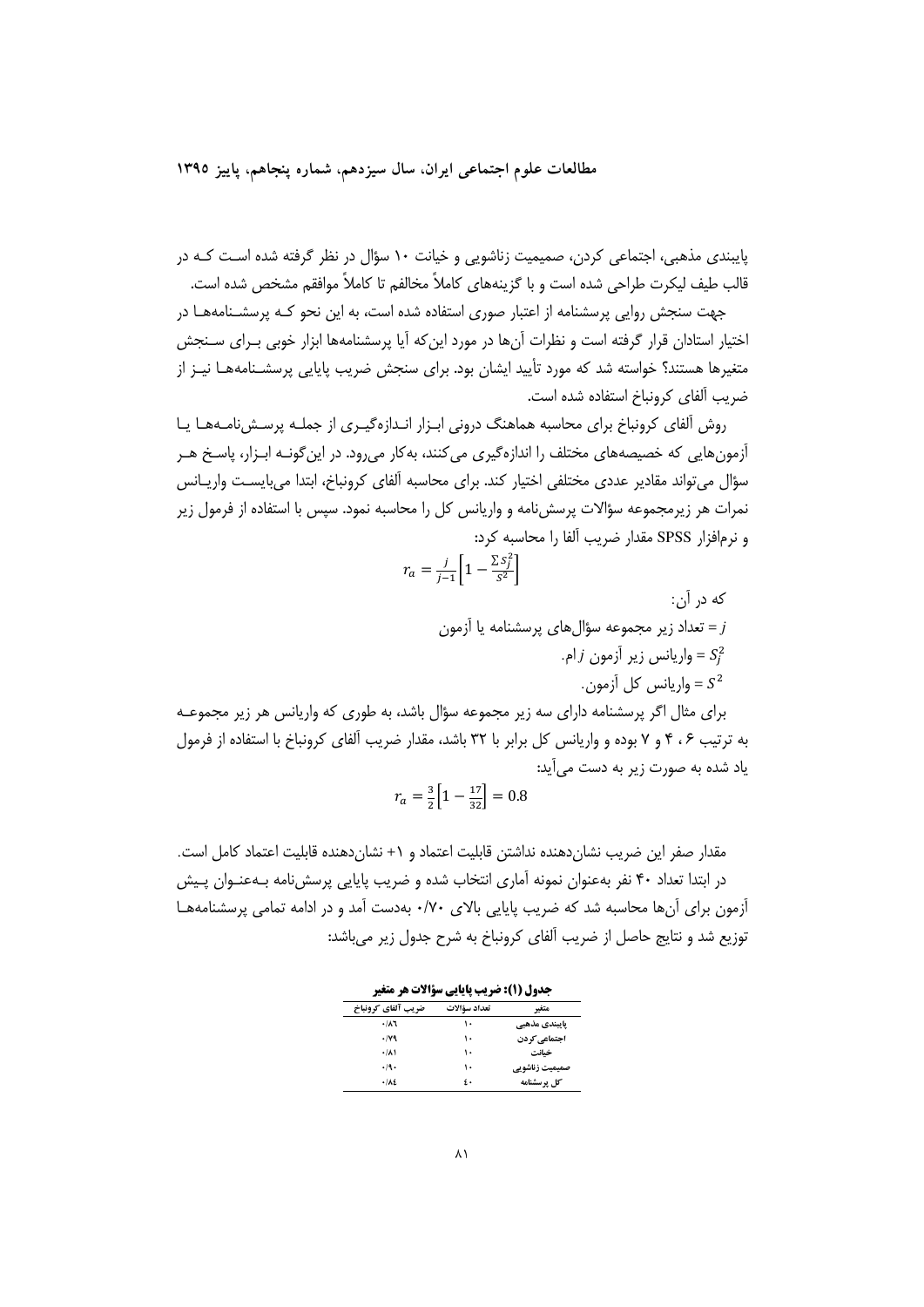پژوهش حاضر پس از تکمیل پرسشنامه، دادههای گردآوری شده، بر اساس مقیاس های انـدازهگیـری متغیرها کدگذاری شده و با نرمافزار SPSS پردازش و تجزیه و تحلیل شده است. روش های مورد استفاده برای تجزیه و تحلیل شامل موارد زیر میباشد:

تجزیه و تحلیل توصیفی: روشهای توصیفی شامل معیارهای تمایل به مرکز و پراکنـدگی و درصـد، فراوانی می باشد که برای طبقهبندی دادهها و نمایش آنها از طریــق جـداول فراوانــی و نمــودار اســتفاده مي شود.

تجزيه و تحليل استنباطي: ابتدا با استفاده از آزمون كولموگروف \_اسمپرنوف نرمال بودن توزيـع داده تست میشود. در صورت نرمال بودن برای تحلیل فرضیات با توجه به مقایسه مؤلّفههای بنیان خانواده در بین دو گروه، از آزمون t برای دو گروه مستقل استفاده می شود.

١\_ بعد زماني: اين تحقيق از اسفند ١٣٩٣ تا مرداد ١٣٩۴ انجام شده است.

٢\_ بعد مكاني: از لحاظ مكاني اين پژوهش در بين جمعيت شهر اردبيل انجام پذيرفته است.

۳ـ بعد موضوعي: از نظر موضوعي، اين تحقيق مقايسـه عواطـف و رفتارهـاي خـانوادههـايي كـه از ماهواره استفاده می کنند با خانوادههایی که از ماهواره استفاده نمی کنند محدود می شود.

# چارچوب نظري تحقيق

نظریه ژوزف کاپلا با عنوان رسانههای سرایتدهنـده وسـایل ارتبـاط جمعـی را بـهعنـوان مجموعـه عواملي مي بيند كه موجب تكثير ايدهها يا اشاعه آنها از طريق فراّيند «تقليد» مي شوند. منظـور كـايلا از تقلید همان چیزی است که بین دو نفر اتفاق می|فتد؛ یعنی تقلید یک فـرد از دیگـری او از نـوعی تقلیـد رفتاري \_ ذهني و همه گيري سخن مي گويد كه اين موارد تقليد شده را با هويت دقيقشان در ذهن نداريم، بلکه نتایج آنها را می بینیم و آنها را در رفتار دیگران تجربه می کنیم.

کاپلا این فرآیند تقلید را «میمی» میiامد. میمیهایی که از طریق رسانههـای ارتبـاط جمعـی ایجـاد میشوند، نظیر مدها و اصطلاحهایی که مردم آنها را از تلویزیون یاد گرفتهاند، به نظر کـاپلا، بـه مـرور زمان به فرهنگ تبدیل میشود. ازاین رو، وی اظهار میدارد که رسانهها می توانند نگرش مخاطبان خود را به محیط دگرگون سازند.

ملوین دیفلور نیز نظریه وابستگی مخاطب ـ رسانه ـ جامعه را مطرح ساخت و بر این نکته تأکید کـرد که می توان از روابط سه گانه بین رسانهها \_ مخاطبان \_ جامعه و پیامـدهای شـناختی، عـاطفی و رفتـاری رسانه بر مخاطبان سخن گفت. وی معتقد است که اولین پیامد تأثیر رسانهها، ایجاد ابهام در مخاطبــان و سپس رفع اّن ابهام است. ابهام، خود، ناشی از برخورد اطلاعات متناقض بـا یکـدیگر اسـت (محمـدیور و همكاران، ١٣٨٩: ٨٢).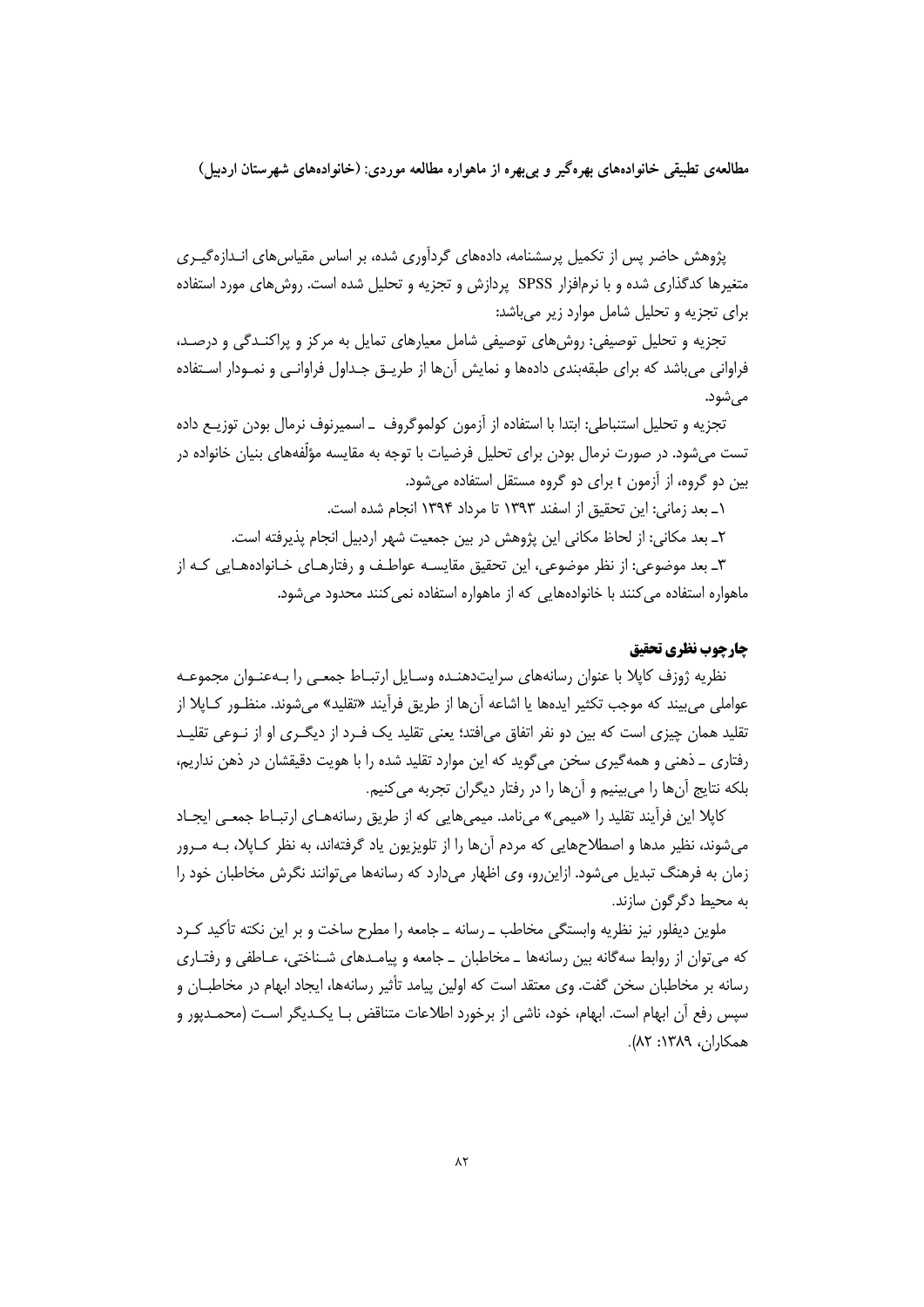مطالعات علوم اجتماعي ايران، سال سيزدهم، شماره ينجاهم، پاييز ١٣٩٥

هنگام رخ دادن وقایع غیرمنتظره یا وضعیتهای خاص، مردم پیامهای متناقضی از رسانههـا دریافـت می کنند، اما نمی دانند چگونه آنها را تفسیر کنند. بر اثر این فشار، رسانهها در مرحلـه بعـد بـا اطلاعـات کامل تر این ابهام را رفع می کنند و به این ترتیب، تفسیرها را محدود می سـازند و بـا ابهـامزدایـی سـبب تحدید ساختار اجتماعی میشوند. این ابهام در جوامعی که در حال گذر از رسوم سـنتی بـه جامعـه نـوین هستند، بسیار شدیدتر است.

مک کـامبز و شـاو (۱۹۷۲) دربـاره تـأثیرات رسـانه، نظریـه «برجسـتهسـازی» را مطـرح کـردهانـد. برجستهسازی یکی از شیوههایی است که از طریق آن، رسانههای ارتباط جمعی میتوانند بر عامـه مـردم اثر بگذارند. برجستهسازی به معنای آن است که رسانههای خبری، خبرها و موضوعاتی را که عامه مـردم درباره آن ها می اندیشند، تعیین می کنند (همان منبع).

بی عفتی، ترویج خیانت و تقویت بی وفایی، تجمل گرایی، بی اعتنایی به فرزندان، بی احترامی نسبت بـه یکدیگر در خانواده، بی غیرتی و بی|عتنایی نسبت به حدود محارم، موضوعات مهمی است کـه بـهعنـوان آموزههای مورد هدف این شبکهها در حال برجستهسازی است. در این شرایط، کشورهایی کـه بـه حفـظ فرهنگ ملی خود می|ندیشند، وظیفهای سخت و دشوار پیش رو دارند و برای مقابله با این توطئه بایـد بـا تمام قوا و هوشیاری و استفاده بهینه از سرمایههـای مـادی و انسـانی خـود، دسـت بـهکـار شـوند و بـه ایمن سازی جامعه خویش در برابر این امواج بپردازند. آگاه کردن جامعه به اهداف تبلیغاتی غرب، از طریــق صدا و تصویر، گامی اساسی در جهت مصونیت بخشیدن جامعه و پاسداری از هویـت و ارزش هـای ملـی محسوب مي شود (افهمي و آقامحمديان، ١٣٨٩: ٢٠).

بنابراین، می توان گفت ماهوارهها نقش مهمی در جریان اجتماعی شـدن انسـان هـا در دنیـای کنـونی دارند. بر اساس نظریه دستورکار رسانهها از جمله ماهواره معمولاً بر موضوعات خاصی تمرکز مـی کننـد و به ملاحظاتی که مردم در تصمیمات اجتماعی و سیاسی و دینی خود در نظـر دارنـد، شـکل مـی‹هنـد و باورها و رفتارهای دینی آنان را تحت تأثیر قرار می دهنـد. مـاهوارههـا تـأثیرات متفـاوت و مخربـی روی خانوادهها و فرهنگ سنتی آنها داشتهاند که برخی از آنها در اینجا تبیین میشوند: الف) تأثیر ماهواره به عنوان رسانهای نوین در فرهنگ خانوادههای ایرانی؛ ب) آسیبهای ماهواره بر ساختار وکارکرد خانوادهها؛ ج) تأثیر ماهواره بر تعهد زناشویی دربین خانوادهها (همان).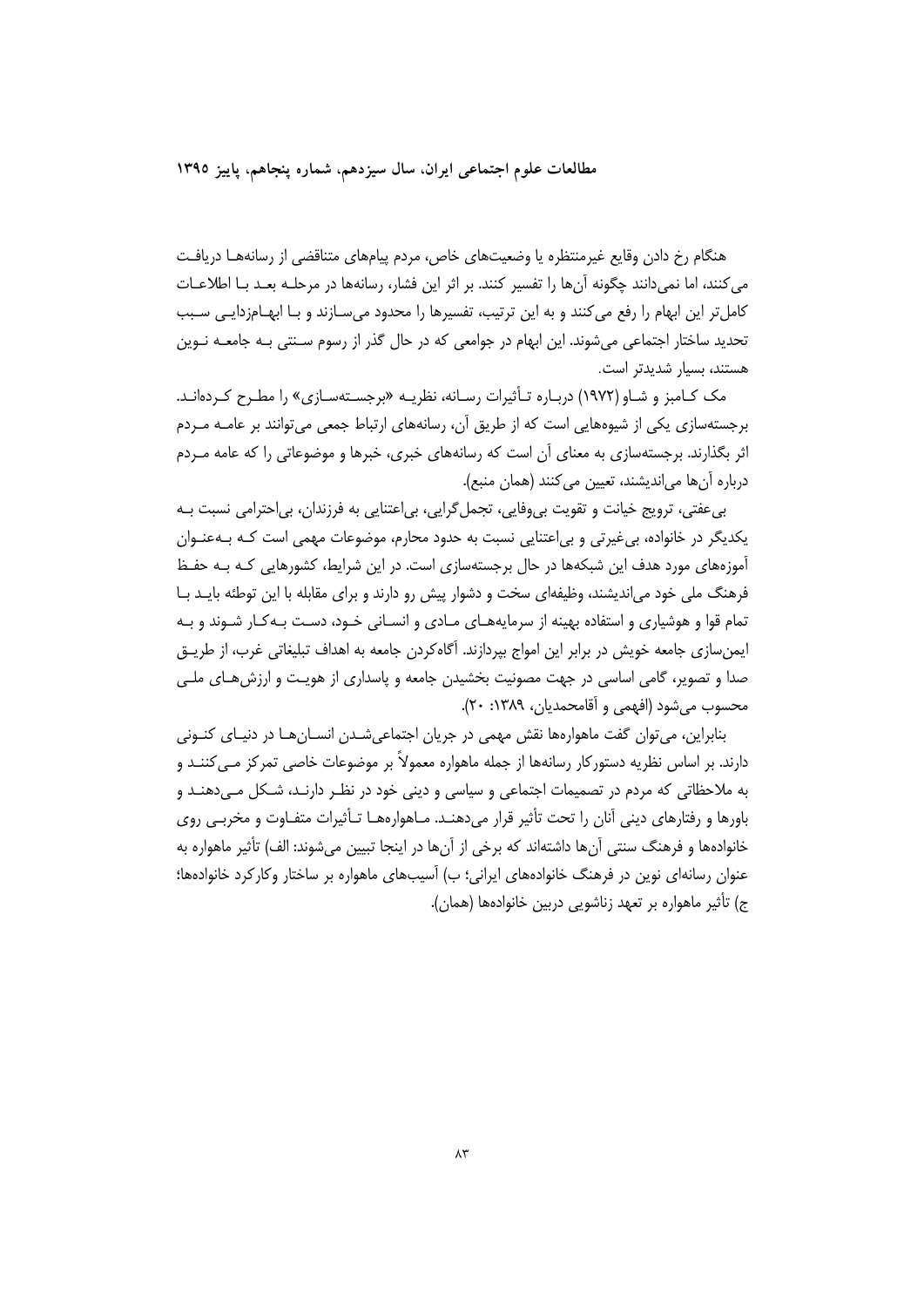

**مدل مفهومي تحقيق** 

#### **یافتههای توصیفی**

**جدول (2): توزیع فراوانی پاسخگویان بر حسب جنسبت** جنسیت فراوان<sub>ی</sub> درصد مرد ۲۰**۸ ک**ار **45/8 176 \*1 100 384 5**

طبق نتايج جدول فوق ۵۴/۲ درصد پاسخگويان مرد و ۴۵/۸ درصد نيز زن هستند. بنابراين ميتوان گفت که بیشترین فراوانی مربوط به مردان است.

#### **جدول (3): توزیع فراوانی پاسخگویان بر حسب شغل**

| درصد        | فراواني | شغل.     |
|-------------|---------|----------|
| ٥١٧         | ٢٢      | بيكار    |
| <b>٢٩/٧</b> | ۱۱٤     | خانه دار |
| ٣٨          | ۱٤٦     | كارمند   |
| 1/7         | ٦       | کار گو   |
| ٢٥          | ٩٦      | آزاد     |
| ۱۰۰         | ٣٨٤     | کا ،     |

طبق نتايج جدول فوق ١/۶ درصد پاسخگويان بـا كمتـرين فراوانـي كـارگر هسـتند و ٣٨ درصـد بـا بیشترین فراوانی کارمند هستند.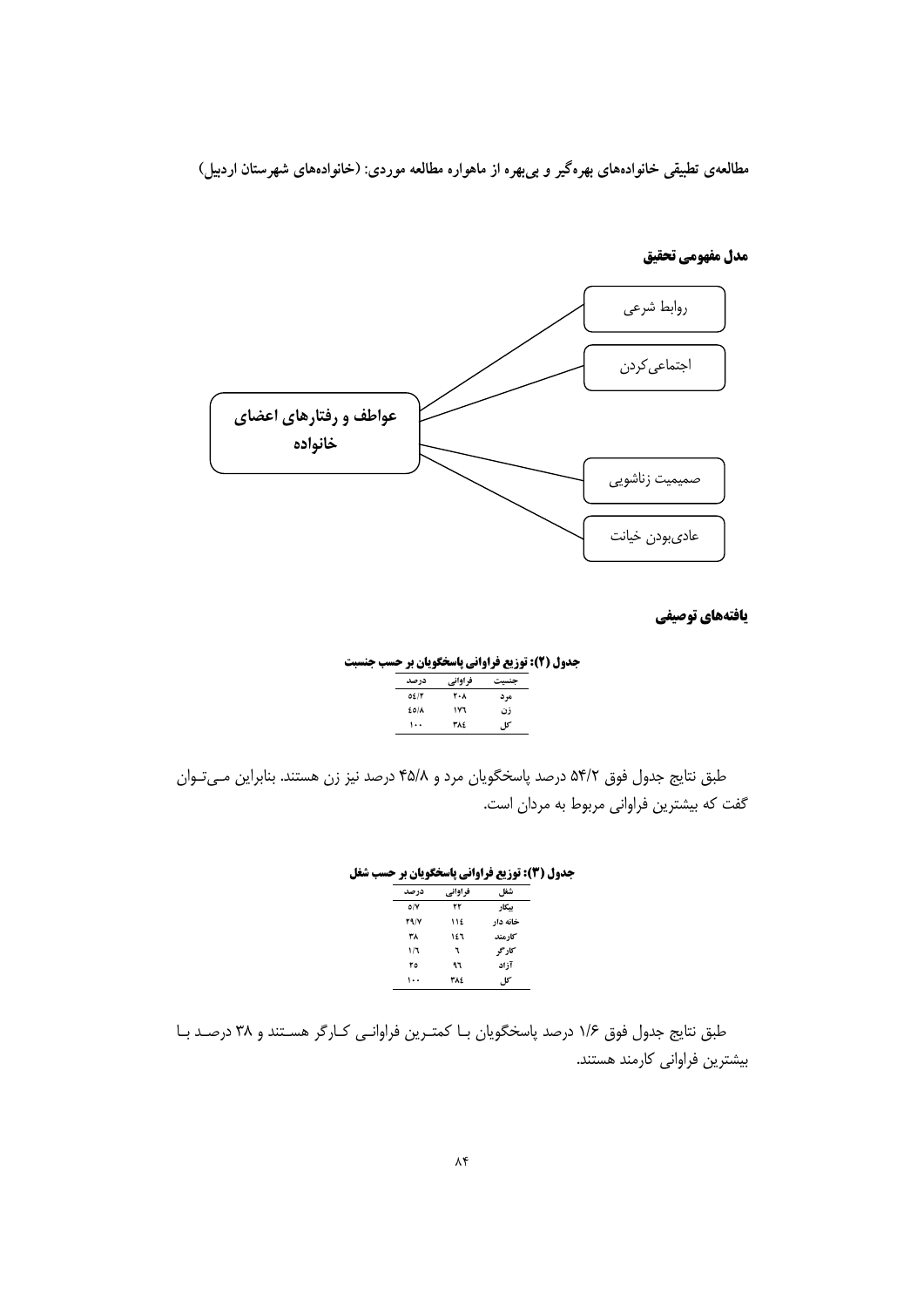مطالعات علوم اجتماعی ایران، سال سیزدهم، شماره پنجاهم، پاییز ۱۳۹۵

جدول (4): توزيع فراواني ياسخگويان بر حسب تحصيلات

| در صد                   | فراواني | تحصلات     |
|-------------------------|---------|------------|
| 1/7                     | ٦       | ابتدایی    |
| $\mathbf{r}/\mathbf{1}$ | ۸       | راهنمایی   |
| <b>٢٨/1</b>             | ۱۰۸     | دييلم      |
| 17/1                    | ٦٢      | فوق دييلم  |
| 51/1                    | ۱٥۸     | ليسانس     |
| $1 - 19$                | ٤٢      | فوق ليسانس |
| ۱۰۰                     | ٣٨٤     | کل         |

طبق نتايج جدول فوق ١/۶ درصد پاسخگويان با كمترين فراواني تحصيلات ابتدايي دارنـد و ۴١/١ درصد با بیشترین فراوانی تحصیلات لیسانس دارند.

| جدول (5): توزیع فراوانی پاسخگویان بر حسب نوع منزل مسکونی |  |  |  |  |  |
|----------------------------------------------------------|--|--|--|--|--|
|----------------------------------------------------------|--|--|--|--|--|

| در صد       | فراواني | نوع منزل مسکونی |
|-------------|---------|-----------------|
| <b>TY/Y</b> | ۲٦.     | ملكي            |
| 1A/T        | ٧٠      | احاره ای        |
| T/1         | ۱۲      | رهني            |
| 1.4         | ٤٢      | سازماني         |
| ۱.,         | ٣٨٤     | كل              |

طبق نتایج جدول فوق ۳/۱ درصد پاسخگویان با کمترین فراوانی در خانههای رهنی و ۶۷/۷ درصد با بیشترین فراوانی در خانههای ملکی زندگی می کنند.

| مقدار         | شاخص          |  |
|---------------|---------------|--|
| <b>۳</b> ٦/٥٩ | مياتكين       |  |
| ٩             | انحر اف معيار |  |
| ۲۱            | حداقل         |  |
| ٥٨            | حداكثه        |  |

طبق نتايج جدول فوق ميانگين سن پاسخگويان برابر ٣۶/۵٩ با انحراف معيار ٩ مي باشد.

جدول (7): نتايج آزمون كولموگروف ـ اسميرنوف

| هواطف اعضاي خانواده | روابط خارج از عرف | صمیمیت زناشویی | اجتماعی کردن کود کان | پایبندی مذهبی | آمار ه                       |
|---------------------|-------------------|----------------|----------------------|---------------|------------------------------|
| ۱/۲۰                | ۰/۹۷              | .11Y           | ۰/۸۹                 | $1/\cdot 2$   | مقدار Z کولموگروف ـ اسمیرنوف |
| ۰٬۰۸                |                   | .14            | ۰٬۱۹                 | $\cdot$       | سطح معنی داری                |

طبق نتایج جدول بالا و با توجه به این که سطح معنیداری خطای آزمون برای سطح اطمینان ۹۵/۰ بیش از ۰/۰۵ است، بنابراین می توان گفت که توزیع متغیرهـای تحقیـق نرمـال اسـت و جهـت تحلیـل فرضیات میتوان از آزمونهای پارامتریک استفاده کرد.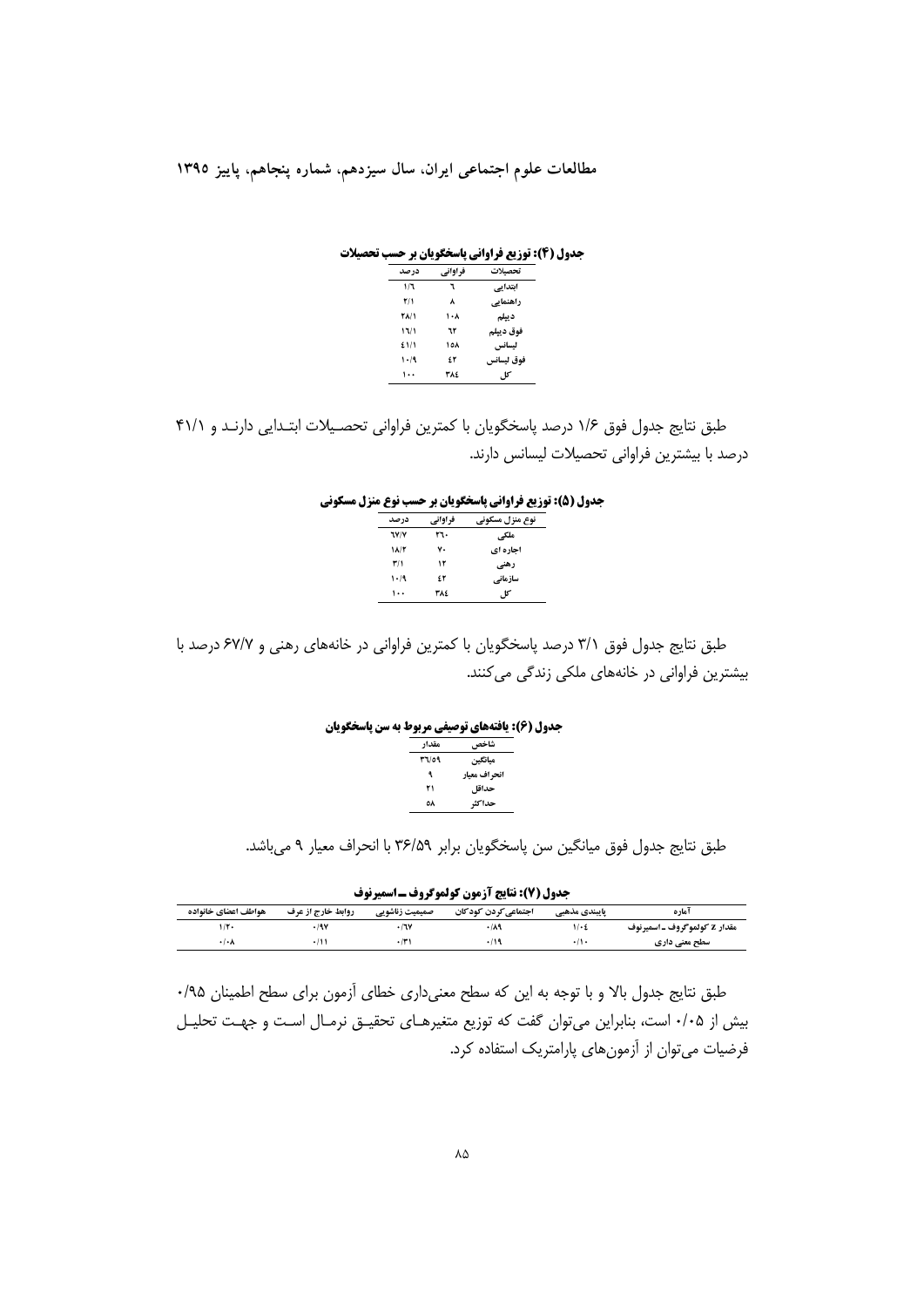### بافتههاي استنباطي

فرضيه اول:

ین پایبندی مذهبی خانوادههایی که از ماهواره استفاده میکنند و خـانوادههـایی کـه از مـاهواره: $\mathrm{H}_0$ استفاده نمى كنند تفاوت وجود ندارد.

ین پایبندی مذهبی خانوادههایی که از ماهواره استفاده می کنند و خـانوادههـایی کـه از مـاهواره: $\mathrm{H}_1$ استفاده نمی کنند تفاوت وجود دارد.

| <b>جدول (8): نتایج آزمون T با دو گروه مستقل</b>               |     |           |      |               |                 |  |  |  |
|---------------------------------------------------------------|-----|-----------|------|---------------|-----------------|--|--|--|
| درجه آزادی<br>ميانگين<br>انحراف معيار<br>گډوه<br>سطح معنیداری |     |           |      |               |                 |  |  |  |
| $\cdot$ $\cdot$ $\cdot$ $\cdot$                               | ۳۸۲ | $1 - 19A$ | Y/11 | $TT' \cdot A$ | استفادہ مے کند  |  |  |  |
|                                                               |     |           | 0.6  | 2.11          | استفاده نمي كند |  |  |  |

طبق نتایج جدول فوق و با توجه به این که سطح معنی داری خطای آزمون برای سطح اطمینان ۹۹/۰ کمتر از ۰/۰۱ است، بنابراین می توان گفت که فرض صفر رد می شود و فرضیه اول تأیید می شـود و بـین پایبندی مذهبی خانوادههایی که از ماهواره استفاده میکنند و خانوادههایی که از ماهواره استفاده نمیکنند تفاوت وجود دارد و پایبندی مذهبی خانوادههایی که از ماهواره استفاده می کنند کمتر از خانوادههایی است که از ماهواره استفاده نمی کنند.

فرضيه دوم:

ین اجتماعی کردن خانوادههایی که از ماهواره استفاده می کننـد و خـانوادههـایی کـه از مـاهواره: $\mathrm{H}_0$ استفاده نمی کنند تفاوت وجود ندارد.

ین اجتماعی کردن خانوادههایی که از ماهواره استفاده می کننـد و خـانوادههـایی کـه از مـاهواره: $\mathrm{H}_1$ استفاده نمي كنند تفاوت وجود دارد.

| <b>جدول (9): نتایج آزمون T با دو گروه مستقل</b> |            |      |               |              |                 |  |  |  |
|-------------------------------------------------|------------|------|---------------|--------------|-----------------|--|--|--|
| سطح معنیداری                                    | درجه آزادي |      | انحر اف معيار | ميانگين      | گو وه           |  |  |  |
| $\cdot$ $\cdot$ $\cdot$ $\cdot$                 | ۳۸۲        | Y/OE | O/N           | $TV$ + $Y$   | استفادہ مے کند  |  |  |  |
|                                                 |            |      | <b>٣/٨٥</b>   | <b>٣٩/٨٥</b> | استفاده نمے کند |  |  |  |

طبق نتایج جدول فوق و با توجه به این که سطح معنیداری خطای آزمون برای سطح اطمینان ۹۹/۰ کمتر از ۰/۰۱ است، بنابراین می توان گفت که فرض صفر رد میشود و فرضیه دوم تأیید می شـود و بـین اجتماعی کردن خانوادههایی که از ماهواره استفاده می کنند و خانوادههایی که از ماهواره استفاده نمی کننـد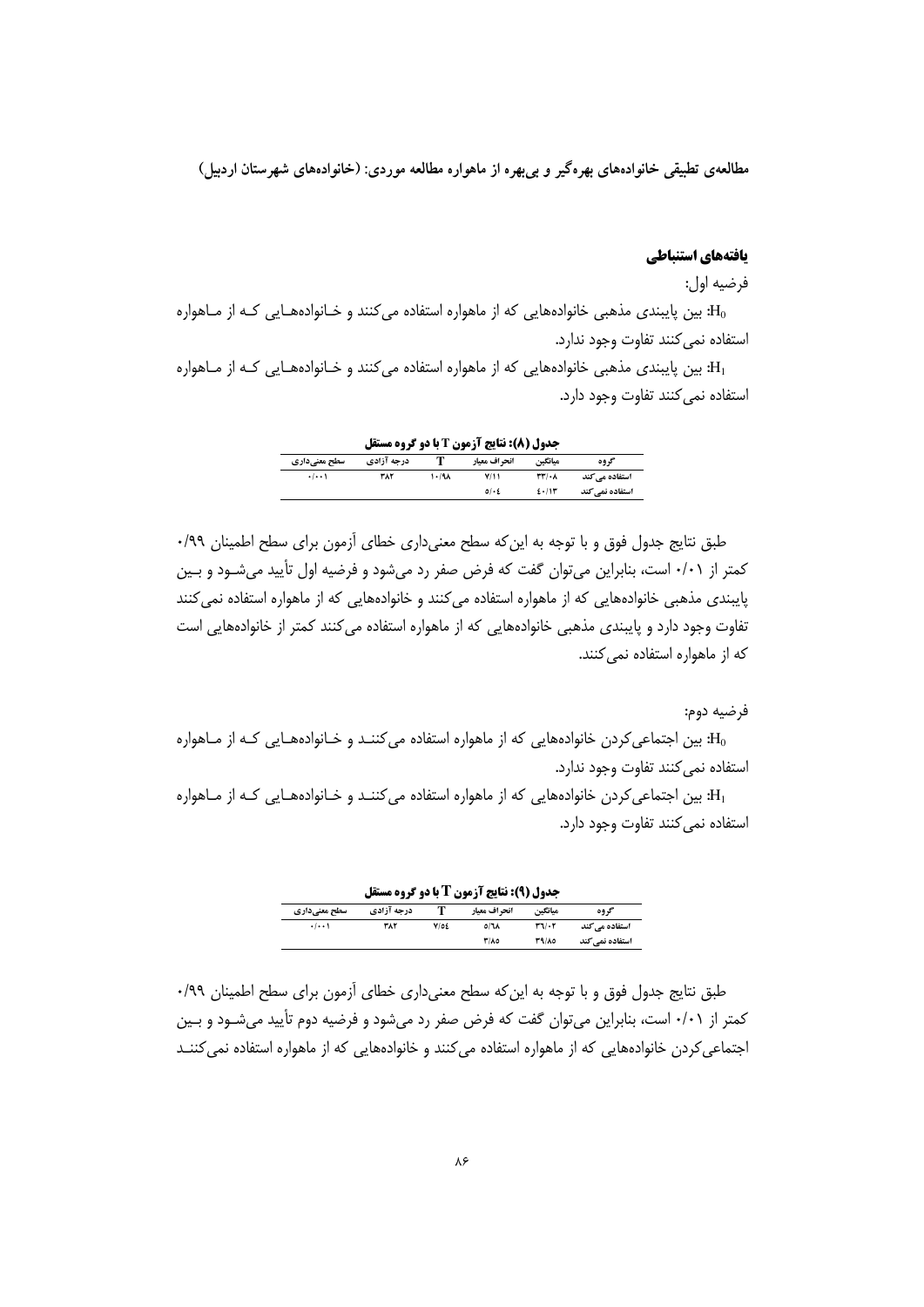مطالعات علوم اجتماعي ايران، سال سيزدهم، شماره پنجاهم، پاييز ١٣٩٥

تفاوت وجود دارد و اجتماعی کردن خانوادههایی که از ماهواره استفاده می کنند کمتر از خانوادههایی است که از ماهواره استفاده نمی کنند.

فرضيه سوم:

ین صمیمیت زناشویی خانوادههایی که از ماهواره استفاده می کنند و خانوادههایی که از مـاهواره: $\mathrm{H}_0$ استفاده نم*ی ک*نند تفاوت وجود ندارد.

ین صمیمیت زناشویی خانوادههایی که از ماهواره استفاده میکنند و خانوادههایی که از مـاهواره: استفاده نمی کنند تفاوت وجود دارد.

حده1. (10): نتايج آزمون T با ده گروه مستقا

| بسون (۱۰) کی ارتون کے باق موقع مسلس |      |           |      |              |                 |  |  |  |
|-------------------------------------|------|-----------|------|--------------|-----------------|--|--|--|
| سطح معنیداری                        | گ وه |           |      |              |                 |  |  |  |
| $\cdot$ $\cdot$ $\cdot$ $\cdot$     | ۳۸۲  | $1 - IYY$ | Y/T  | TT/T1        | استفادہ مے کند  |  |  |  |
|                                     |      |           | 0/Y9 | <b>٣٩/٧١</b> | استفاده نمے کند |  |  |  |

طبق نتایج جدول فوق و با توجه به این که سطح معنی داری خطای آزمون برای سطح اطمینان ۹۹/۰ کمتر از ۰/۰۱ است، بنابراین می توان گفت که فرض صفر رد میشود و فرضیه سوم تأیید میشود و بـین اجتماعی کردن خانوادههایی که از ماهواره استفاده میکنند و خانوادههایی که از ماهواره استفاده نمیکنند تفاوت وجود دارد و صمیمیت زناشویی خانوادههایی که از ماهواره استفاده می کنند کمتر از خـانوادههـایی است که از ماهواره استفاده نمی کنند.

فرضيه جهارم:

یین روابط خارج از عرف در خانوادههایی که از ماهواره استفاده میکننـد و خـانوادههـایی کـه از: $\rm H_0$ ماهواره استفاده نمی کنند تفاوت وجود ندارد.

ین روابط خارج از عرف در خانوادههایی که از ماهواره استفاده می کننـد و خـانوادههـایی کـه از: $\mathrm{H}_1$ ماهواره استفاده نمی کنند تفاوت وجود دارد.

|                                 | <b>جدول (11): نتایج آزمون T با دو گروه مستقل</b> |       |              |              |                 |  |  |  |  |
|---------------------------------|--------------------------------------------------|-------|--------------|--------------|-----------------|--|--|--|--|
| سطح معنیداری                    | درجه آزادي                                       |       | انحراف معيار | ميانگين      | گ وه            |  |  |  |  |
| $\cdot$ $\cdot$ $\cdot$ $\cdot$ | ٣٨٢                                              | 10/99 | 0/12         | <b>£1/1Y</b> | استفادہ مے کند  |  |  |  |  |
|                                 |                                                  |       | 1/10         | <b>٣٤/0٤</b> | استفاده نمے کند |  |  |  |  |

طبق نتایج جدول فوق و با توجه به اینکه سطح معنیداری خطای آزمون برای سطح اطمینان ۹۹/۰ کمتر از ۰/۰۱ است، بنابراین می توان گفت که فرض صفر رد می شود و فرضیه چهارم تأییـد مـی شـود و بین روابط خارج از عرف در خانوادههایی که از ماهواره استفاده می کننـد و خـانوادههـایی کـه از مـاهواره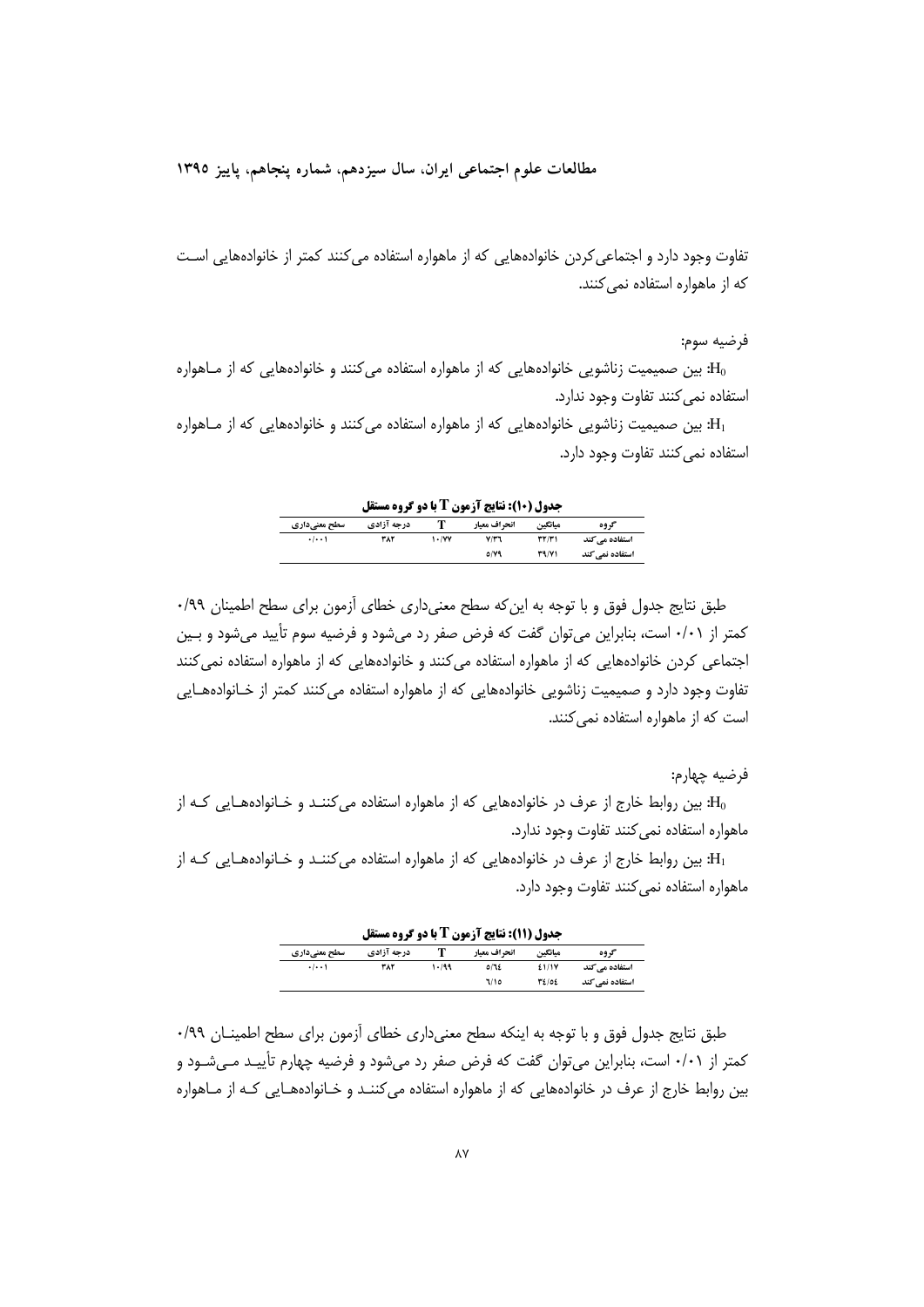استفاده نمی کنند تفاوت وجود دارد و روابط خارج از عرف در خانوادههایی که از ماهواره استفاده مـی کننـد ییشتر از خانوادههایی است که از ماهواره استفاده نمیکنند.

طبق نتايج بهدست آمده از تحقيق ۵۴/۲ درصد پاسخگويان مرد و ۴۵/۸ درصد نيز زن هستند.

در مورد وضعیت شغلی پاسخگویان نتایج نشان میدهد که ۱/۶ درصد پاسخگویان با کمترین فراوانی كارگر هستند و ۳۸ درصد با بیشترین فراوانی كارمند هستند.

همچنین ۱/۶ درصد پاسخگویان بـا کمتـرین فراوانـی تحصـیلات ابتـدایی دارنـد و ۴۱/۱ درصـد بـا بيشترين فراواني تحصيلات ليسانس دارند.

در مورد نوع منزل مسکونی باید گفت که ۳/۱ درصد پاسخگویان با کمتـرین فراوانـی در خانــههـای رهنی و ۶۷/۷ درصد با بیشترین فراوانی در خانههای ملکی زندگی می کنند. در نهایت میانگین سن پاسخگویان برابر ۳۶/۵۹ با انحراف معیار ۹ میباشد.

# **نتايج تحليل فرضيات**

فرضیه اول: بین پایبندی مذهبی خانوادههایی که از ماهواره استفاده میکننـد و خـانوادههـایی کـه از ماهواره استفاده نمی کنند تفاوت وجود دارد.

نتايج بهدست آمده از آزمون T با دو گروه مستقل نشان مىدهد كه فرضيه اول تأييد مىشـود و بـين پایبندی مذهبی خانوادههایی که از ماهواره استفاده میکنند و خانوادههایی که از ماهواره استفاده نمیکنند نفاوت وجود دارد و پایبندی مذهبی خانوادههایی که از ماهواره استفاده میکنند کمتر از خانوادههایی است که از ماهواره استفاده نمی کنند.

در تبیین این فرضیه میتوان گفت که استفاده از شبکههای ماهواره ای بر پایبندی مـذهبی اعضـای خانواده تأثیر منفی میگذارد. بهعبارتی میتوان گفت که استفاده از ماهواره باعث کاهش پایبندی مذهبی بين زوجين مي شود.

خانوادهها، بزرگترین قربانیان ماهوارهها هستند. ماهوارهها با از بین بردن قبح روابـط غیراخلاقـی در كانون گرم خانواده، سستى پايهها و ازهمپاشيدگى آن را فراهم مىكنند. يكى از عوامل بنيادينى كه جهت رفتارهای انسانی را در همه حال تعیین میکند، ارزشهای فرهنگی آن جامعه است.

فرضیه دوم: بین اجتماعی کردن خانوادههایی که از ماهواره استفاده مـی کننـد و خـانوادههـایی کـه از ماهواره استفاده نمى كنند تفاوت وجود دارد.

نتایج نشان میدهد که فرضیه دوم تأیید میشود و بین اجتماعیکردن خـانوادههـایی کـه از مـاهواره استفاده می کنند و خانوادههایی که از ماهواره استفاده نمـی کننـد تفـاوت وجـود دارد و اجتمـاعی کـردن خانوادههایی که از ماهواره استفاده می کنند کمتر از خانوادههایی است که از ماهواره استفاده نمی کنند.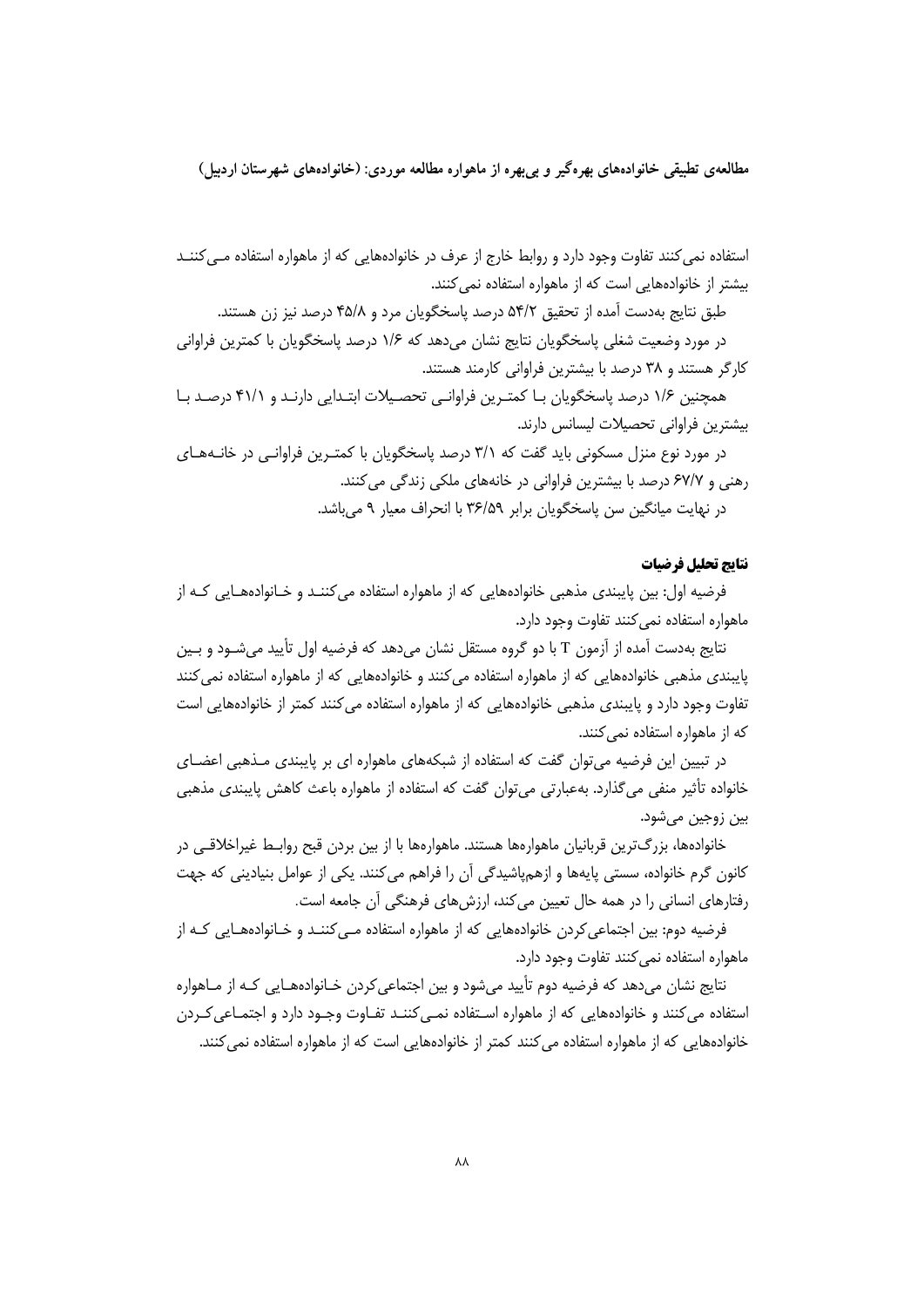مطالعات علوم اجتماعي ايران، سال سيزدهم، شماره ينجاهم، ياييز ١٣٩٥

در تبیین این فرضیه می توان گفت که استفاده از شبکههای ماهوارهای بـر اجتمـاعی کـردن اعضـای خانواده تأثیر منفی می گذارد. به عبارتی می توان گفت که استفاده از ماهواره باعث کاهش اجتمـاعی کــردن زوجين مي شود.

جوانان امروز بر پایههای لرزانی از هویتهای سیال عصر نوین قرار گرفتهاند که در قالب هیچ کدام از آنها جای نمی گیرند. گسترش ارتباطات و گردش آزاد اطلاعات در جهان معاصر، بستری نوین و مملو از چالش فراهم آورده است که در آن، هویت فرهنگی همه جوامع در معرض تغییرات شـگرف قـرار گرفتـه است. در یک جمع بندی کلی، براین نکته تأکید می شود که امـروزه هویـت فرهنگـی ایرانـی در وضـعیت مبهم و حساسی به سر برده و بنابراین، در معرض چالش های هویتی جدی متأثر از اثرات رسانهای اسـت. (محمدپور و همکاران، ۱۳۹۰: ۱۵۳) ماهواره در شکل گیری یا تغییر باورها و رفتارهای دینـی افـراد نقـش اساسی دارد و در درونی کردن ارزشهای دینی افراد نیز مؤثر است.

فرضیه سوم: بین صمیمیت زناشویی خانوادههایی که از ماهواره استفاده می کنند و خانوادههایی کـه از ماهواره استفاده نمی کنند تفاوت وجود دارد.

طبق نتایج تحقیق فرضیه سوم تأیید می شود و بین صمیمیت زناشویی خـانوادههـایی کـه از مـاهواره استفاده می کنند و خانوادههایی که از ماهواره استفاده نمی کنند تفـاوت وجـود دارد و صـمیمیت زناشـویی خانوادههایی که از ماهواره استفاده می کنند کمتر از خانوادههایی است که از ماهواره استفاده نمی کنند.

در تبیین این فرضیه می توان گفت که استفاده از شبکههای ماهوارهای بر صمیمیت زناشویی اعضـای خانواده تأثیر منفی می گذارد. بهعبارتی می توان گفت کـه اسـتفاده از مـاهواره باعـث کـاهش صـمیمیت زناشویی در بین زوجین میشود.

فرضیه چهارم: بین روابط خارج از عرف در خانوادههایی که از ماهواره استفاده می کنند و خانوادههایی که از ماهواره استفاده نمی کنند تفاوت وجود دارد.

نتایج نشان میدهد که فرضیه چهارم تأیید میشود و بین روابط خارج از عرف در خانوادههایی کـه از ماهواره استفاده می کنند و خانوادههایی که از ماهواره استفاده نمی کنند تفاوت وجود دارد و روابط خـارج از عرف در خانوادههایی که از ماهواره استفاده میکنند بیشتر از خانوادههایی است کـه از مـاهواره اسـتفاده نمے ,کنند.

در تبیین این فرضیه می توان گفت که استفاده از شبکههای ماهوارهای بر روابط خارج از عرف در بین خانوادهها تأثیر مثبت می گذارد. به عبارتی می توان گفت که استفاده از ماهواره باعث روابط خارج از عــرف ٻين زوجين مي شود.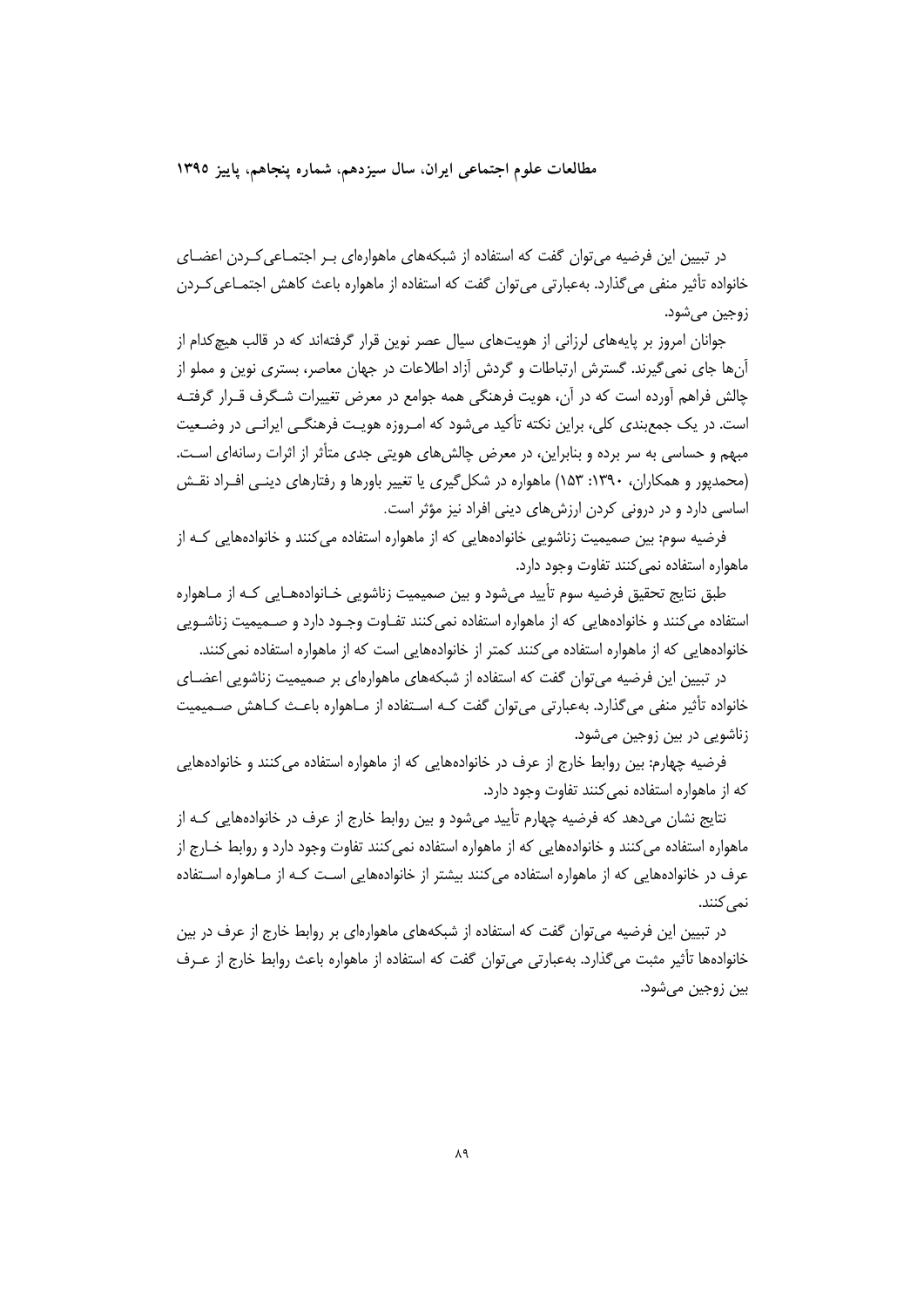### **یحث و نتیجهگیری**

تحقیق حاضر شامل پنج فصل می باشد که در فصل اول مسأله اصلی بیان شد و اهـداف و فرضـیات تحقیق ارائه شد. در فصل دوم ادبیات مربوط به متغیرهای مورد مطالعه به همراه تعریف رسانه و مـاهواره و تأثیر ماهواره بر ساختار خانواده مورد بررسی قرار گرفت و در ادامه نظریات مرتبط با تحقیق بیان شـد و درنهایت تحقیقات انجام شده آورده شد. در فصل سوم روش تحقیق به همـراه جامعـه و نمونـه آمـاری و روش و ابزار گردآوری اطلاعات و روش تجزیه و تحلیل اطلاعات بیان شد. در فصل چهـارم یافتـههـای حاصل از تحلیل اطلاعات آورده شد و در نهایت در فصل پنجم بحث و نتیجه گیری نهایی بیان شد. نتایج حاصل از تحقیق نشان داد که بین پایبندی مذهبی، اجتماعی کردن، صمیمیت زناشویی و روابط خـارج از عرف در بین خانوادههایی که از ماهواره استفاده میکنند با خانوادههایی که از ماهواره استفاده نمـیکننـد تفاوت معنے داری وجود دارد.

#### يبشنهادها

پیشنهادهای کاربردی

\_ رسانه ملی تمامی تلاش خود را به کار ببرد تا با تولید برنامههای جذاب و مناسب برای خانوادهها، از تماشای ماهواره جلوگیری کند.

- ـ توليدات رسانه ملي متناسب با نياز نسل جديد باشد.
- \_ خانوادهها نباید خود را از اثرات منفی شبکههای ماهوارهای مستثنی بدانند.
- ـ خانوادهها باید سواد رسانهای خود را در مقابل پیامدهای مخرب ماهواره بالا ببرند.

ـ مسؤولان جامعه باید تفکر انتقادی را در خود پرورش دهند و با اتکاء بـه ایـن تفکـر انتقـادی، روی تولیدات تلویزیونی برنامهریزی کنند.

ـ خانوادهها برای اوقات فراغت خود و فرزندان برنامه داشته باشند تـا حـداقل زمـان بـرای تماشـای برنامههای ماهوارهای بخصوص برای کودکان در نظر گرفته شود.

ــ والدین، با فرزندان خود در زمینه محتوا و اّسیبهای ماهواره صحبت کننـد تــا فرزنــدان بــا اّگــاهی سریال های ماهوارهای را تماشا کنند.

ـ با توجه به اهداف خاص نهفته در سریال های ماهواره ای، به خانوادهها پیشنهاد می شود در صـورت تماشای برنامههای ماهوارهای، سریالهای ماهوارهای را هدفمند تماشا کنند تا از آسیبهـای آن در امــان ىمانند.

پیشنهادهایی از مطالعات پیرامونی

ـ تقویت فرهنگ خودی، بومی، ملی و دفاع از ارزشهای ملی ـ تقويت آموزههای دينی واخلاقی